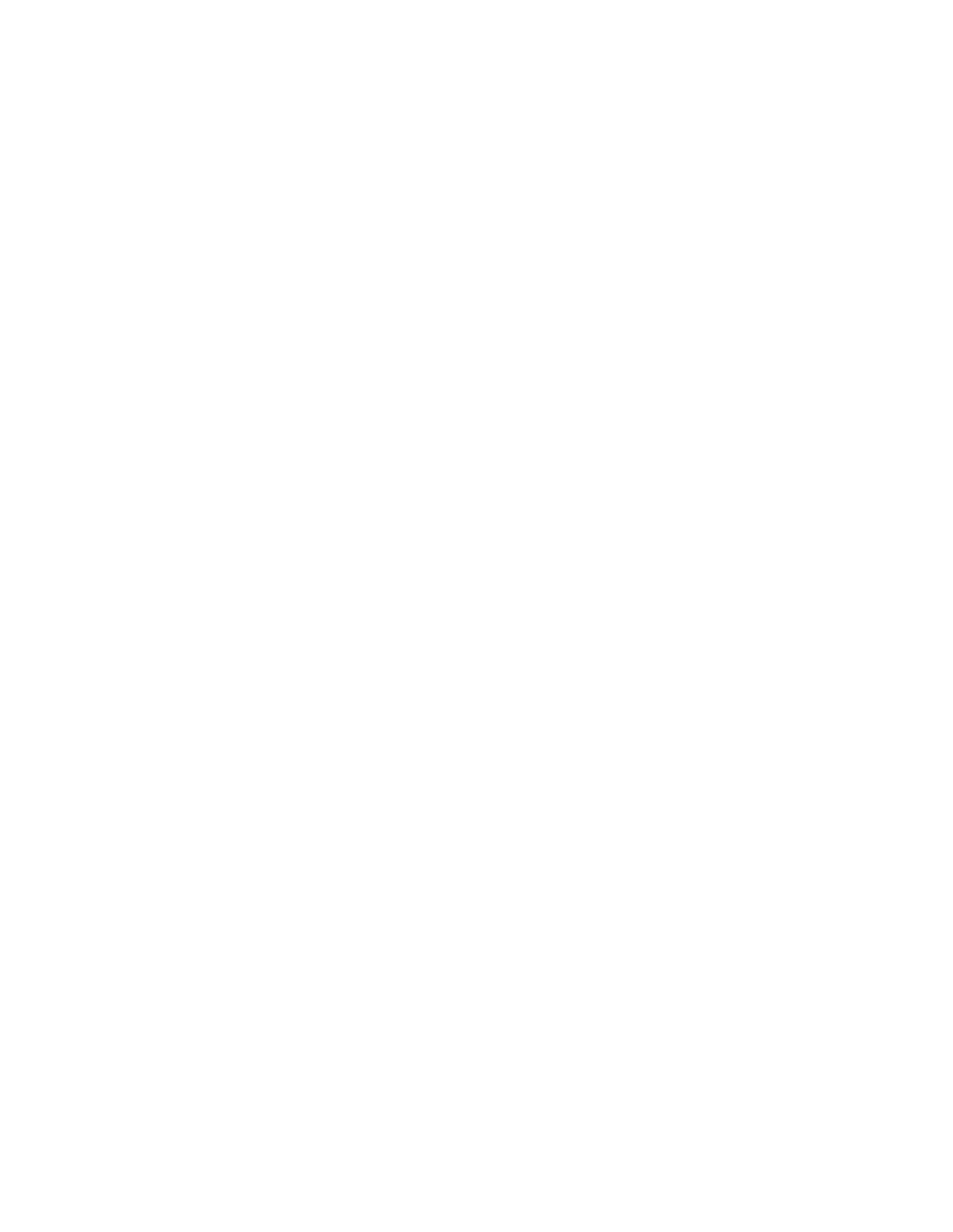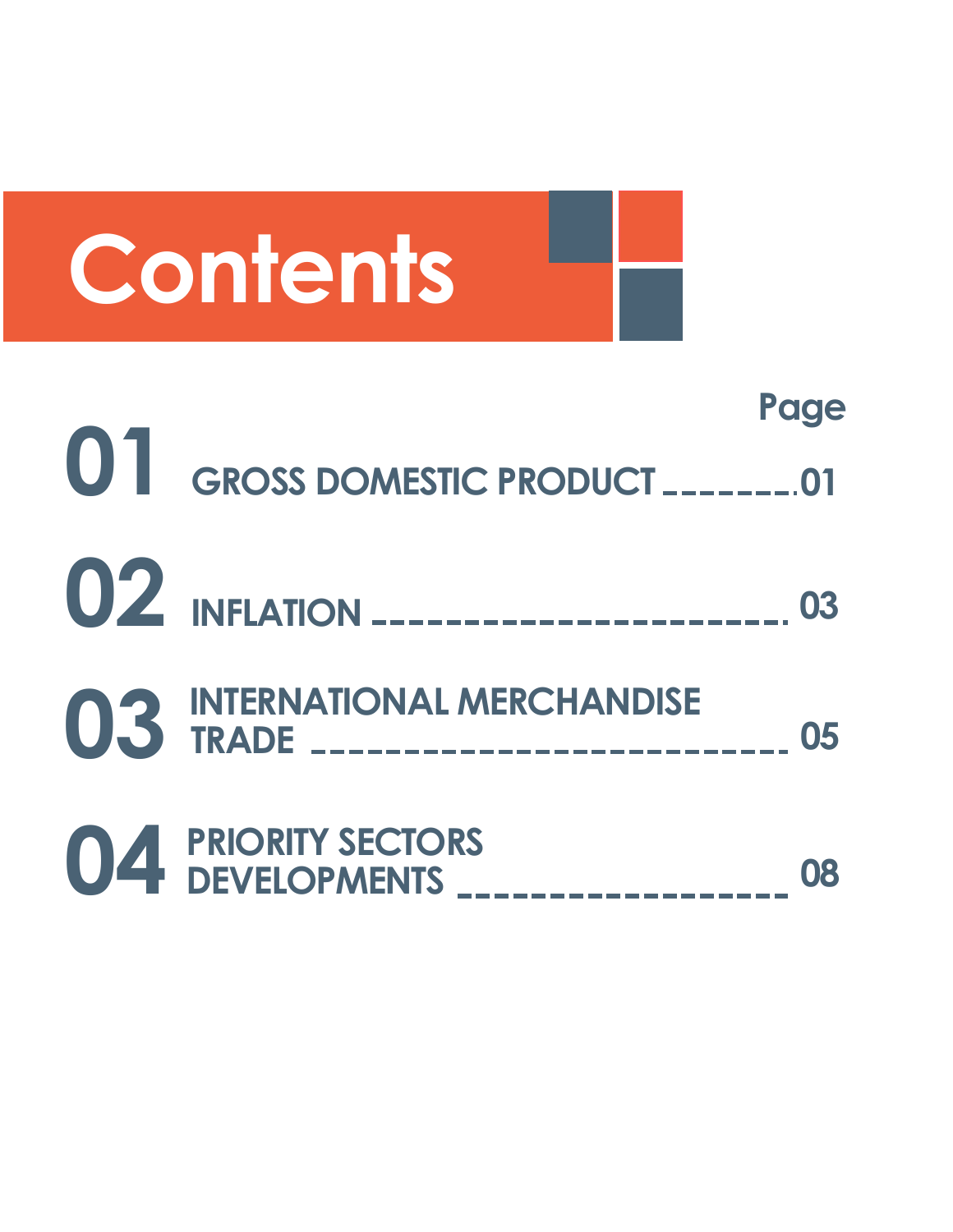

## **Trade**



**4.25b 2.83b**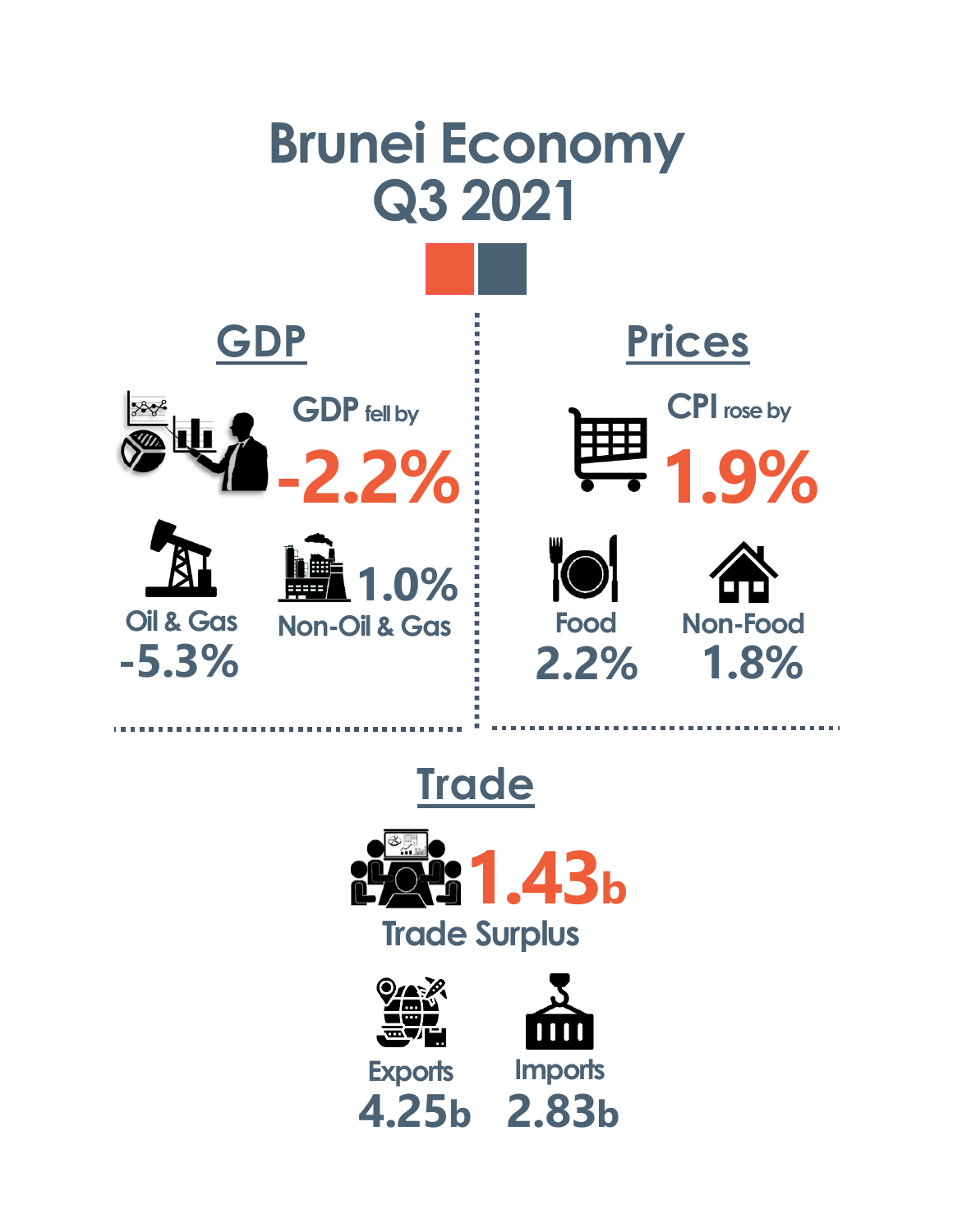#### **Gross Domestic Product**

**Q3 2021**

#### **Overview**

Brunei Darussalam's economy registered its fourth consecutive quarter of contraction, dipping further by 2.2 per cent year-on-year (y-o-y) in Q3 2021 as the nation grapples with the second outbreak of the COVID-19 pandemic, which struck in early August 2021. Coronavirus-related restrictions, which had been eased earlier in view of no community transmission cases reported for over a year, have been reinstated with greater stringency as the Government looks to contain the resurgence in infection rates, exacerbated by the emergence of new and more contagious variants.

Nevertheless, the overall economic downturn in Q3 2021 came about from a prolonged and deepened slump in the Oil and Gas Sector (down by 5.3 per cent). Meanwhile, the Non-Oil and Gas Sector showed resilience despite the second wave by continuing its streak of growth upturns, pocketing 1.0 per cent in this quarter.



#### **Exhibit 1 : GDP Growth (Q1 2020 – Q3 2021)**

Source: Department of Economic Planning and Statistics

#### **Oil & Gas Performance**

The decline in the Oil and Gas Sector was due to a decrease in the production of crude oil, natural gas, and liquefied natural gas (LNG). The reduction in crude oil and natural gas production was due to shutdown turnaround activities. In addition, limited onsite workforce due to pandemic-related restrictions also proved a setback, stifling the ability to recover from unscheduled deferment and delayed of Well, Reservoir and Facilities Management (WRFM) activities. Meanwhile, the decline in LNG production was due to limited gas supply and maintenance activities at one of the LNG plant facilities.

#### **Non-Oil & Gas Performance**

Among the subsectors that showed an improvement in Q3 2021 were Finance, Agriculture, Forestry & Fishery, Communication, Education, and Health Services.

- Finance Subsector, increased by 9.0 per cent driven by a rise in the income of financial and banking activities, mainly the non-interest profit income.
- Agriculture, Forestry & Fishery continued to perform positively since Q2 2020, benefitting from increased domestic demand amid effective non-essential travel bans. Higher production of fruits and paddy was the main contributor to improvements in the Agriculture Subsector. Meanwhile, the Livestock & Poultry Subsector gained from increased production mainly buffalo meat and broilers. As for the Fishery Subsector, the progress is attributable to higher production in the both the capture and aquaculture industry. In particular, increased production of farm prawns was the contributing factor to growth in the aquaculture industry.
- The Communication Subsector expanded by 6.1 per cent as work-from-home and online-learning activities intensified amid the second wave.
- Furthermore, the Education and Health Services Subsector rose slightly by 0.5 and 0.4 per cent respectively in line with the rise in private and government services activities.

#### **Table 1 : Growth of Selected Non-Oil & Gas Sectors (Q3 2021)**

|                                          | Growth (%) |
|------------------------------------------|------------|
| <b>Finance</b>                           | 9.0        |
| <b>Agriculture, Forestry and Fishery</b> | 27.9       |
| Communication                            | 6.1        |
| Education                                | 0.5        |
| Health                                   | 0.4        |
| <i><b>Wholesale and Retail Trade</b></i> | (7.8)      |
| <b>Construction</b>                      | (4.7)      |
| <b>Transportation</b>                    | (3.2)      |
| <b>Electricity and Water</b>             | (2.6)      |
| Restaurant                               | (6.5)      |

Source: Department of Economic Planning and Statistics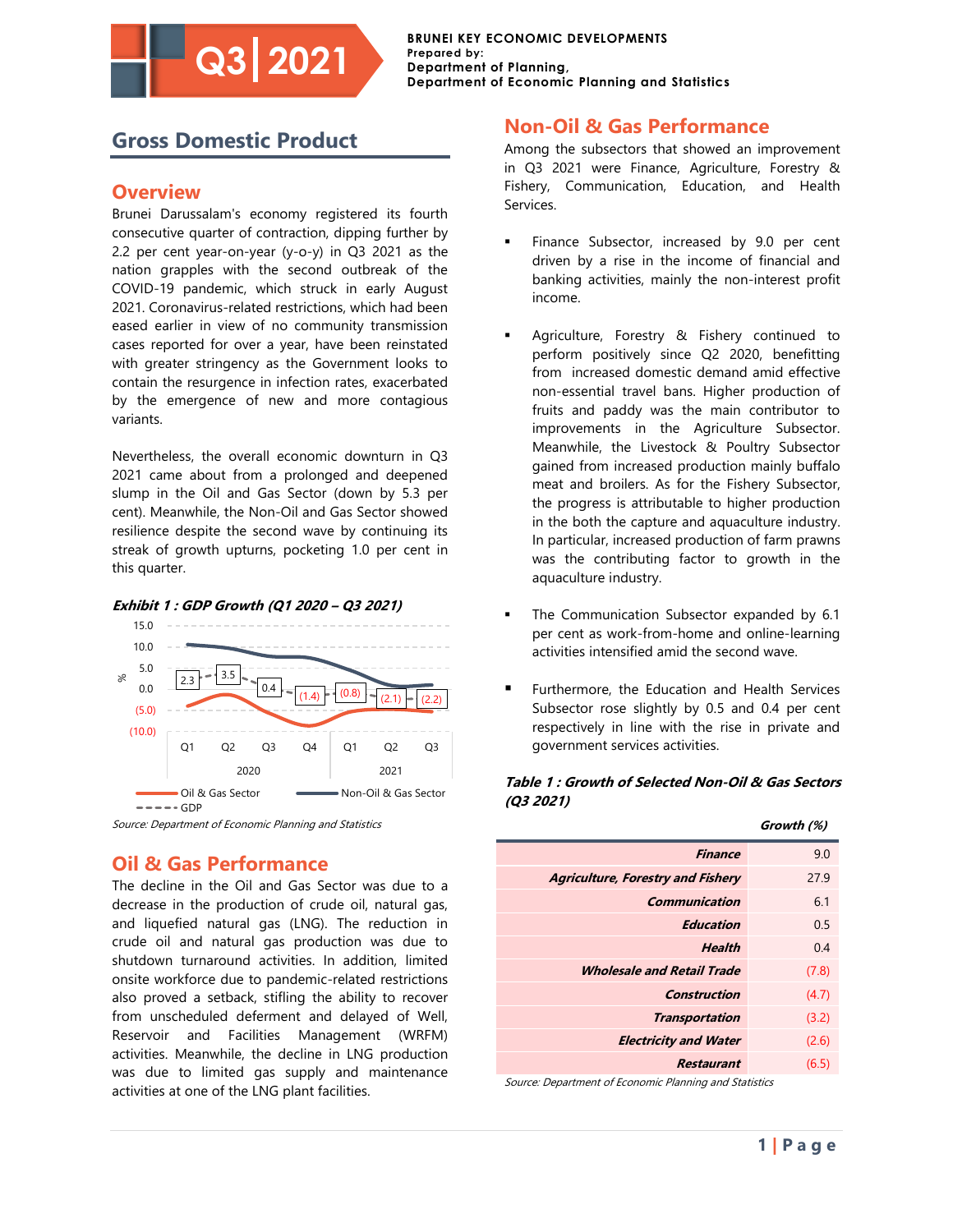#### **BRUNEI KEY ECONOMIC DEVELOPMENTS Prepared by: Department of Planning, Department of Economic Planning and Statistics**

On the other hand, several subsectors registered negative growths as follows:

- Wholesale and Retail Trade by 7.8 per cent, hampered by declining sales across all retail activities as movement restriction mandates took effect while voluntary social distancing by the public became more prevalent due to heightened uncertainty over the emergence of new and highly transmissible variants.
- Construction by 4.7 per cent in line with a drop in development expenditure by 20.5 per cent y-o-y.
- Logistics & Transport by 3.2 per cent, mainly due to negative growth in water transport in view of lower exports of LNG.
- Electricity and Water by 2.6 per cent, mainly due to decreased electricity production in line with low consumption from the both the government and oil and gas industries. As such, control measures such as allowing non-essential workers to work from home to mitigate the impact of the pandemic as well as less activities in the oil & gas industry contributed to the decrease in consumption.
- Restaurants by 6.5 per cent as prohibition on dine-in services were reinstated on food premises including restaurants, food stalls, cafes, and food courts amid the second outbreak.

#### **GDP by Expenditure**

By expenditure approach, the negative GDP growth was mainly due to a decrease in the domestic demand by 11.5 per cent, weighed down by detractions in both private and government gross capital formation (investment). The decline in private investment was in line with a decrease in the investment of machinery and equipment following less economic activities in Q3 2021 related to the spread of COVID-19. Correspondingly, this was also evident in the decline in imports of machinery and transport equipment. Moreover, government final consumption expenditure also decreased by 0.5 per cent in Q3 2021.

On the other hand, the negative growth was moderated by an increase in the exports of goods and services by 44.5 per cent, driven mainly by an increase in the exports of goods particularly mineral fuels from the downstream petrochemical industry. Nevertheless, exports of services recorded a decrease in line with the decline in the construction activities. Furthermore, household final consumption expenditure rose by 13.0 per cent, primarily attributable to higher spending in supermarkets as people stocked up on their daily needs amid pandemic-related concerns.

#### **Table 2 : GDP by Expenditure (Q3 2020 & Q3 2021)**

|                                                                    | <i><b>03 2020</b></i><br>(BND<br>Million) | <i><b>03 2021</b></i><br>(BND<br>Million) | Growth<br>(%) |
|--------------------------------------------------------------------|-------------------------------------------|-------------------------------------------|---------------|
| <b>Domestic Demand</b>                                             | 4,348.1                                   | 3.847.6                                   | (11.5)        |
| Government Final<br><b>Consumption</b><br><b>Expenditure</b>       | 960.1                                     | 955.4                                     | (0.5)         |
| <b>Household Final</b><br><b>Consumption</b><br><b>Expenditure</b> | 1,101.2                                   | 1,244.7                                   | 13.0          |
| <b>Gross Fixed Capital</b><br>Formation                            | 2,286.8                                   | 1.647.5                                   | (28.0)        |
| <b>External Demand</b>                                             | 2,344.7                                   | 3,388.5                                   | 44.5          |
| <b>Exports</b>                                                     | 2,344.7                                   | 3,388.5                                   | 44.5          |
| GDP                                                                | 4,630.8                                   | 4.527.6                                   | (2.2)         |

Source: Department of Economic Planning and Statistics

#### **Global Economic Developments**

Despite the COVID-19 Omicron variant having already made its way across the globe, most countries' economic growth continued to accelerate except for Brunei Darussalam and Malaysia.

#### **Exhibit 2 : GDP Growth of Selected Countries (Q3 2021)**



Source: Organisation for Economic Co-operation and Development (OECD), Department of Statistics Malaysia, Ministry of Trade & Industry Singapore, Bank Indonesia Economic Update Report.

In Q3 2021, the Malaysian economy contracted by 4.5 per cent due to declines in the services and manufacturing sectors. The decline in the services sector was attributed to the decrease in subsectors such as private services (6.8 per cent), wholesale &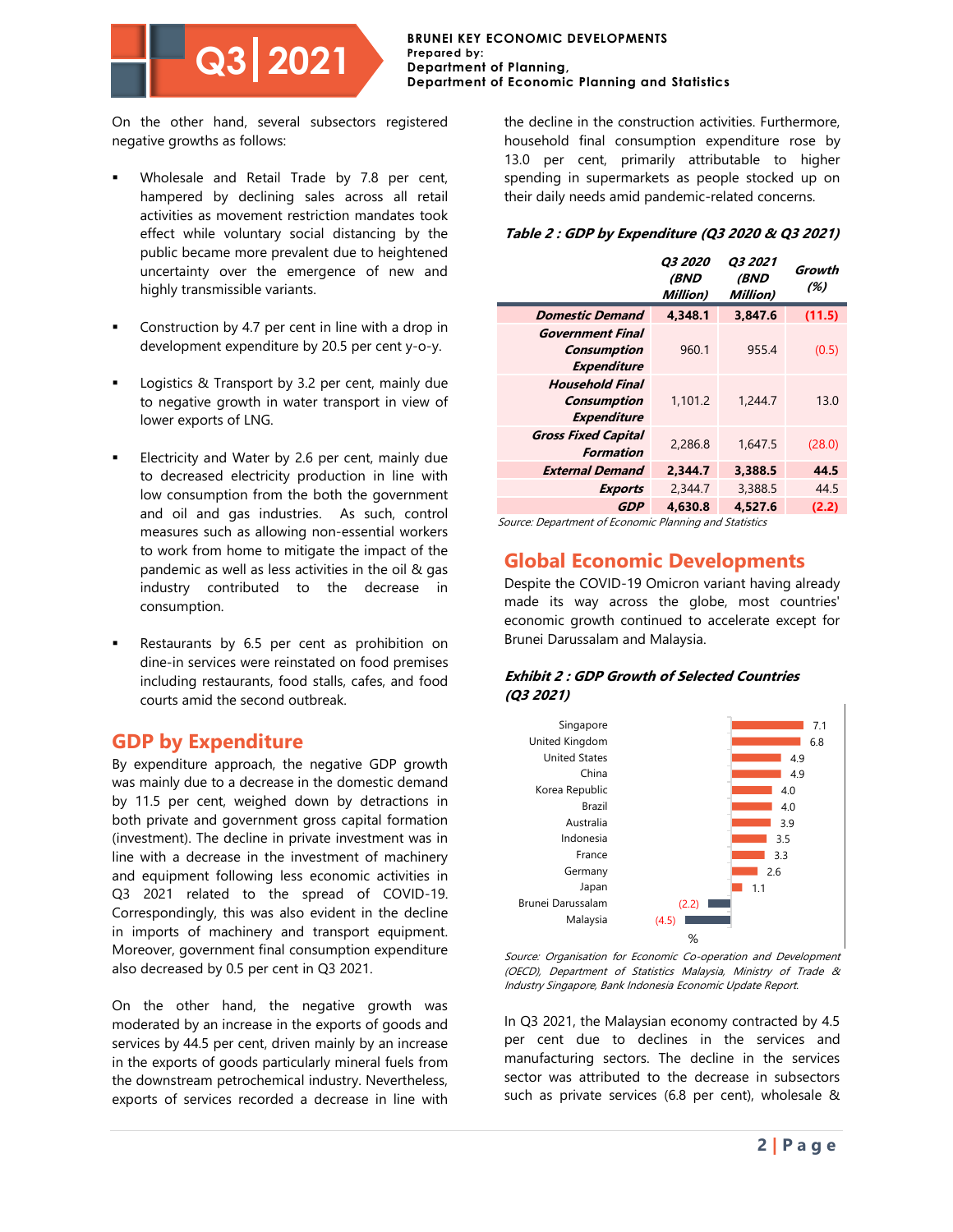**BRUNEI KEY ECONOMIC DEVELOPMENTS Prepared by: Department of Planning, Department of Economic Planning and Statistics**

retail trade (11.7 per cent), business services (15.8 per cent), and food & beverages and accommodation (16.5 per cent). Meanwhile, the manufacturing sector's decline was caused by the transport equipment, other manufacturing, and repair (29.6 per cent) and nonmetallic mineral products, basic metal & fabricated metal products (14.0 per cent)<sup>1</sup>.

In Q3 2021, Singapore's economy grew at a high rate of 7.1 per cent, exceeding expectations. The strong growth was contributed by an increase in the sectors such as manufacturing (7.2 per cent), construction (66.3 per cent) and wholesale trade (5.9 per cent)<sup>2</sup>.

China's economy grew slower than expected in Q3 2021, as industrial production rose less than expected. The industrial sector's performance was over estimated due to the power shortage issue, impacting the expected production<sup>3</sup>.

South Korea's economic growth was recorded at 4.0 per cent in Q3 2021 due to increased activities such as agriculture, forestry, and fishery by 8.8 per cent, manufacturing by 0.2 per cent, and services by 0.4 per cent<sup>4</sup> .

#### **Estimates GDP Growth 2021**

International Monetary Fund (IMF) has lowered its global economic growth forecast for 2021 to a low of 5.9 per cent from its previous estimate of 6.1 per cent. The downward revision for global growth in 2021 was due to a downgrade for advanced economies concerning supply disruptions and low-income developing countries primarily due to worsening pandemic dynamics. In addition, the rapid spread of delta and the threat of new variants have increased uncertainty to the world economy.

In the case of Brunei Darussalam, the negative performance of oil and gas in the first nine months led to the expectation of lower-than-expected economic growth in 2021. In addition, the second wave of the pandemic will likely have adverse implications on several services subsectors that had been severely disrupted during the first outbreak mainly due to partial lockdown measures imposed by the Government, thus casting a grim outlook for 2021.

#### **Inflation**

#### **Overview**

The Consumer Price Index (CPI) rate rose for the seventh consecutive quarter, up by 1.9 per cent in Q3 2021 compared to Q3 2020. Both the Food Index and the Non-Food Index increased by 2.2 per cent and 1.8 per cent respectively.

#### **Exhibit 3: Consumer Price Index (% Growth y-o-y), Q1 2020 – Q3 2021**



Source: Department of Economic Planning and Statistics

#### **Food Prices**

The increase in the Food Index was attributed by several sub-indices:

- Meat increased by 9.9 per cent, driven by prices of chicken (5.6 per cent) and beef and buffalo meat (17.5 per cent). The reason for the price rise in beef and buffalo is largely due to rising beef demand, both in Australia and globally, coinciding with the lush pasture season that has led to cattle farmers keeping stock to breed more calves<sup>6</sup>. Meanwhile, the rising cost of chicken feed was the main contributor to the increase in prices of chicken meat.
- Vegetables rose by 5.6 per cent, mainly root types such as onions, shallots and garlic. Prices of onions have increased in Delhi's wholesale and retail markets owing to crop damages in certain regions due to heavy rainfall and high fuel rates<sup>7</sup>.
- Oil and fats rose by 13.6 per cent specifically vegetable oil and palm oil. The former increased

<sup>1</sup> Malaysia Economic Performance Third Quarter 2021, *Department of Statistics* Malaysia.

<sup>&</sup>lt;sup>2</sup> Economic Performance in Third Quarter 2021, Ministry of Trade, and Industry **Singapore** 

<sup>&</sup>lt;sup>3</sup> China GDP disappoints, third-quarter growth slows to 4.9%, CNBC.

<sup>4</sup> Republic of Korea Economic Bulletin, November 2021.

<sup>&</sup>lt;sup>6</sup> High steaks: Australian beef prices go up and up ... and up (October 22, 2021). Good Food.

 $7$  Tomato, onion prices rise in Delhi on high fuel rates, crop damages in Karnataka, Maha. (October 12, 2021). The Economic Times.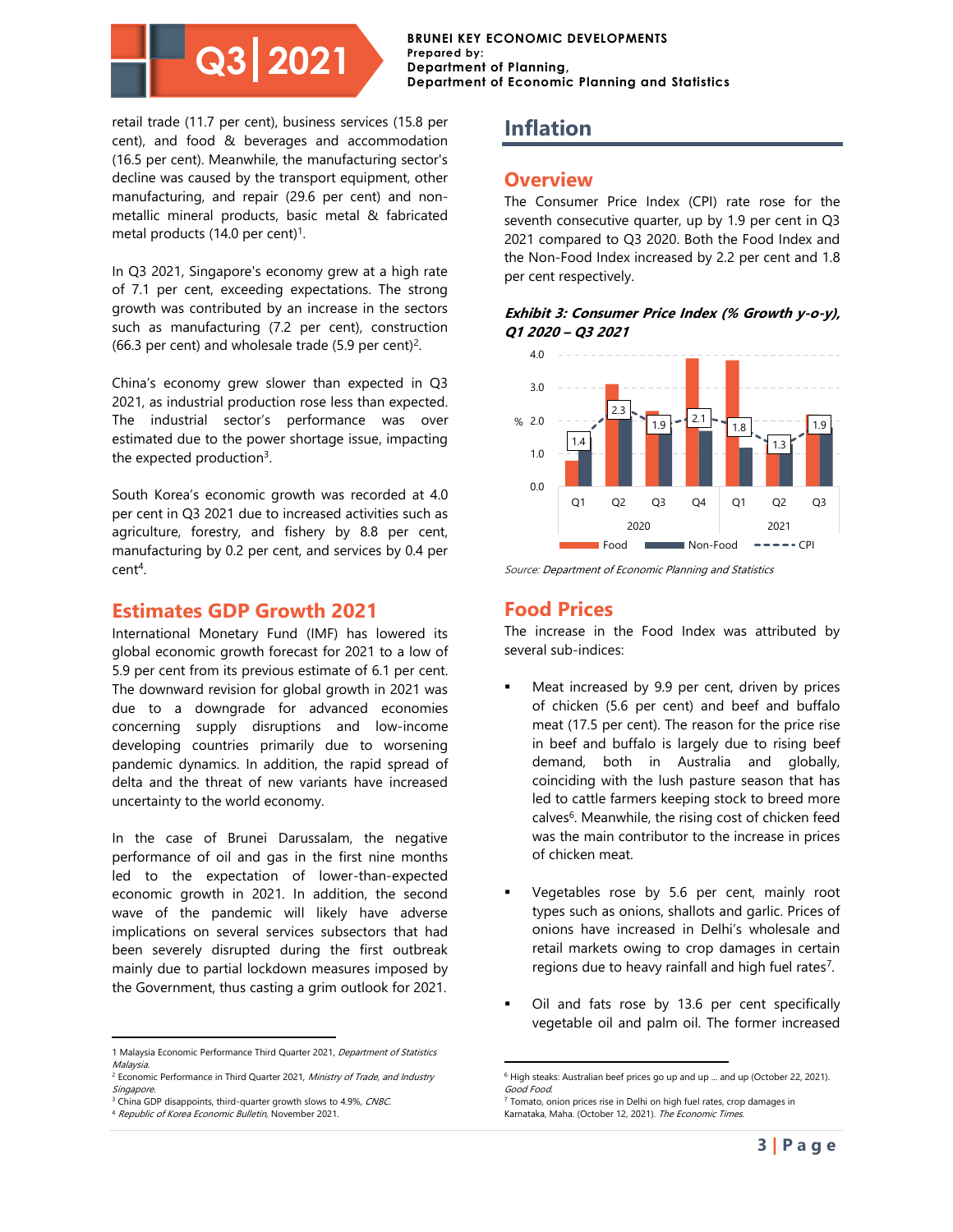**BRUNEI KEY ECONOMIC DEVELOPMENTS Prepared by: Department of Planning, Department of Economic Planning and Statistics**

due to world soy and rapeseed oil prices largely underpinned by, respectively, firm import demand primarily from India and protracted global supply tightness<sup>8</sup>. Meanwhile, the latter was due to concerns over labour shortage in Indonesia and Malaysia accounting for about 85 per cent of the world's palm oil production<sup>9</sup>.

Globally, the edible oil industry is hopeful about further cooling down of prices from February-March in expectation of new harvesting of mustard crop and easing of palm oil prices and increase in the production of soybean in Brazil and South America.

**Exhibit 4: Average Prices for Selected Food Items (Q1 2020 – Q3 2021)**



Source: Department of Economic Planning and Statistics

Furthermore, both the global freight and food indices showed exponential growth in Q3 2021 fuelled by the global supply chain crunch from congested ports combined with the pandemic-induced boom in demand for goods. The United Nations Conference on Trade and Development (UNCTD) estimated that the surge in freight rates is likely to push up global consumer prices by an additional 1.5 per cent<sup>13</sup>. At the same time, the shipping industry is also feeling the 'reversal' pinch from inflation as maritime companies supply food to seafarers<sup>14</sup>.

Rising shipping costs are also felt by Brunei Darussalam as it is an import-dependent country, which among other factors, contributed to the increase in Brunei's food index.

#### **Exhibit 5: Global Food Commodity Price Index and Global Container Freight Price (Q1 2020 – Q3 2021)**



Source: Food and Agriculture Organization; Freightos Baltic Index

#### **Non-Food Prices**

The increase in the Non-Food Index was driven by Transport and Restaurants & Hotels:

Transport costs continued to rise by 7.4 per cent, mainly due to the rise of prices in motor cars in line with increasing retail prices of new models of saloon cars introduced in the market.

**Exhibit 6: Average Price of Saloon Cars (Q1 2020 – Q3 2021)**



Source: Department of Economic Planning and Statistics

Restaurants & Hotels prices edged up by 1.4 per cent as both catering services (in restaurants, cafes, fast-food outlets, and contract catering) and accommodation services registered an increase. The higher prices of food items in the menu have affected the prices of food catering packages for family occasions though there were minimal changes (0.2 per cent) when compared to Q2 2021. COVID-19 measures being reinstated in early August have put upwards pressure on

<sup>8</sup> Food and Agriculture Organization of the United Nations, World Food Situation, 06/01/2022.

<sup>&</sup>lt;sup>9</sup> Supply Shortfall Causes Vegetable Oil Prices To Rise (July 20, 2021). *Olivamed.* <sup>13</sup> High shipping costs to push up global inflation, UN warns (November 18, 2021). Financial Times.

<sup>&</sup>lt;sup>14</sup> Inflation driving food costs for shipping (November 26, 2021). *Hellenic* Shipping News.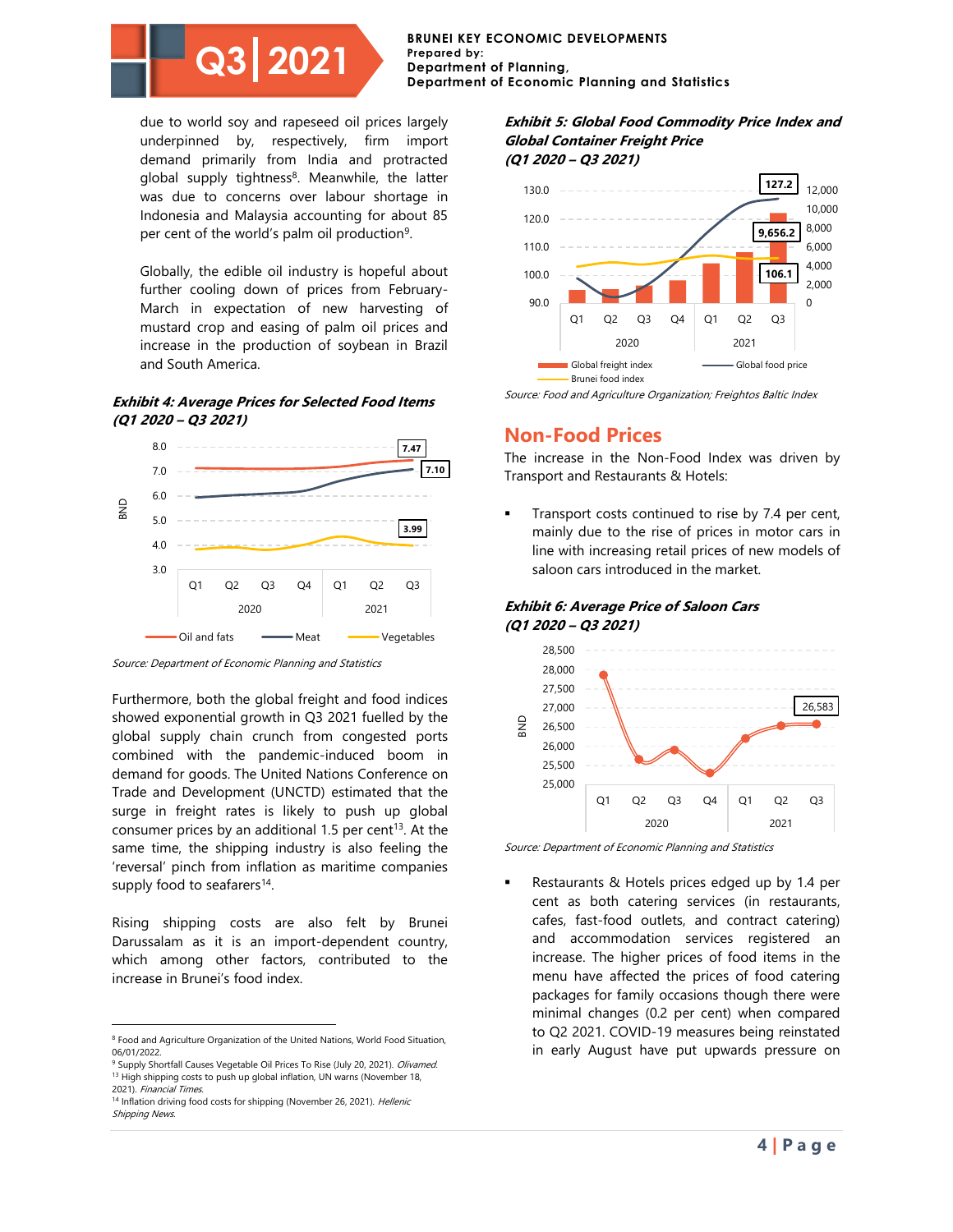

food prices and domestic delivery costs in order to breakeven operational costs<sup>15</sup>.

**Exhibit 7: Average Price – Restaurants & Hotels (Q1 2020 – Q3 2021)**



Source: Department of Economic Planning and Statistics

#### **Inflation Outlook**

Food prices will follow the past increasing trend into the next quarter as meat demand remains firm and labour restrictions continue in Indonesia and Malaysia. Restaurant food costs will continue to increase as long as movement restrictions are still in place on top of rising prices of cooking ingredients e.g. cooking oil. Hotel prices may cool with the end-of-year holiday promotions.

#### **International Merchandise Trade**

#### **Overview**

Total merchandise trade in Q3 2021 with a value of BND7.1 billion took a minor step back from the previous quarter's peak following second quarter's surge of total imports. Total exports in this quarter continued to trade at new heights at 146.4 per cent growth y-o-y following strong performance from the downstream petrochemical industry, while total imports increased by 30.1 per cent. Trade balance recovered from the previous quarter's deficit to a significant surplus of BND1,428 million in Q3 2021.

On the other hand, total trade expressed as a percentage of GDP, came in at 153.8 per cent in Q3 2021, higher than the 98.2 per cent recorded in the same period last year. This implies that international merchandise trade had played a more influential role in driving economic growth in this quarter.





Source: Ministry of Finance and Economy

#### **Export Development**

In Q3 2021, Brunei Darussalam's total exports reached BND4,253.8 million, representing a 146.4 per cent increase from Q3 2020 and a record high since 2013. In particular, quarterly exports have trended upwards since Q4 2020, recovering from the previous year when oil prices plunged.

Oil and gas commodities accounted for 40.8 per cent of exports in this quarter while non-oil and gas exports accounted for 59.2 per cent.

#### **Table 3 : Exports (Q3 2020 & Q3 2021)**

|                         | <i><b>03 2020</b></i><br><i><b>(BND</b></i><br>Million) | <i><b>Q3 2021</b></i><br><i><b>(BND</b></i><br><b>Million</b> ) | Change<br>(BND<br>Million) |
|-------------------------|---------------------------------------------------------|-----------------------------------------------------------------|----------------------------|
| <b>Domestic Exports</b> | 1,704.3                                                 | 4.126.3                                                         | 2,422.0                    |
| <b>Re-Exports</b>       | 22.4                                                    | 1276                                                            | 105.1                      |
| <b>Total Exports</b>    | 1.726.7                                                 | 4,253.8                                                         | 2.527.1                    |

Source: Ministry of Finance and Economy

In terms of major exports, export volume of LNG and Methanol remained lower while export volume of crude oil went up from the same period last year. The total value for all the 3 major exports however is significantly higher from the year before mainly due to significant recovery in the prices for each commodity during which global trade activity had been severely hampered by the COVID-19 pandemic.

<sup>&</sup>lt;sup>15</sup> It's a blessing in disguise (September 29, 2021). Borneo Bulletin.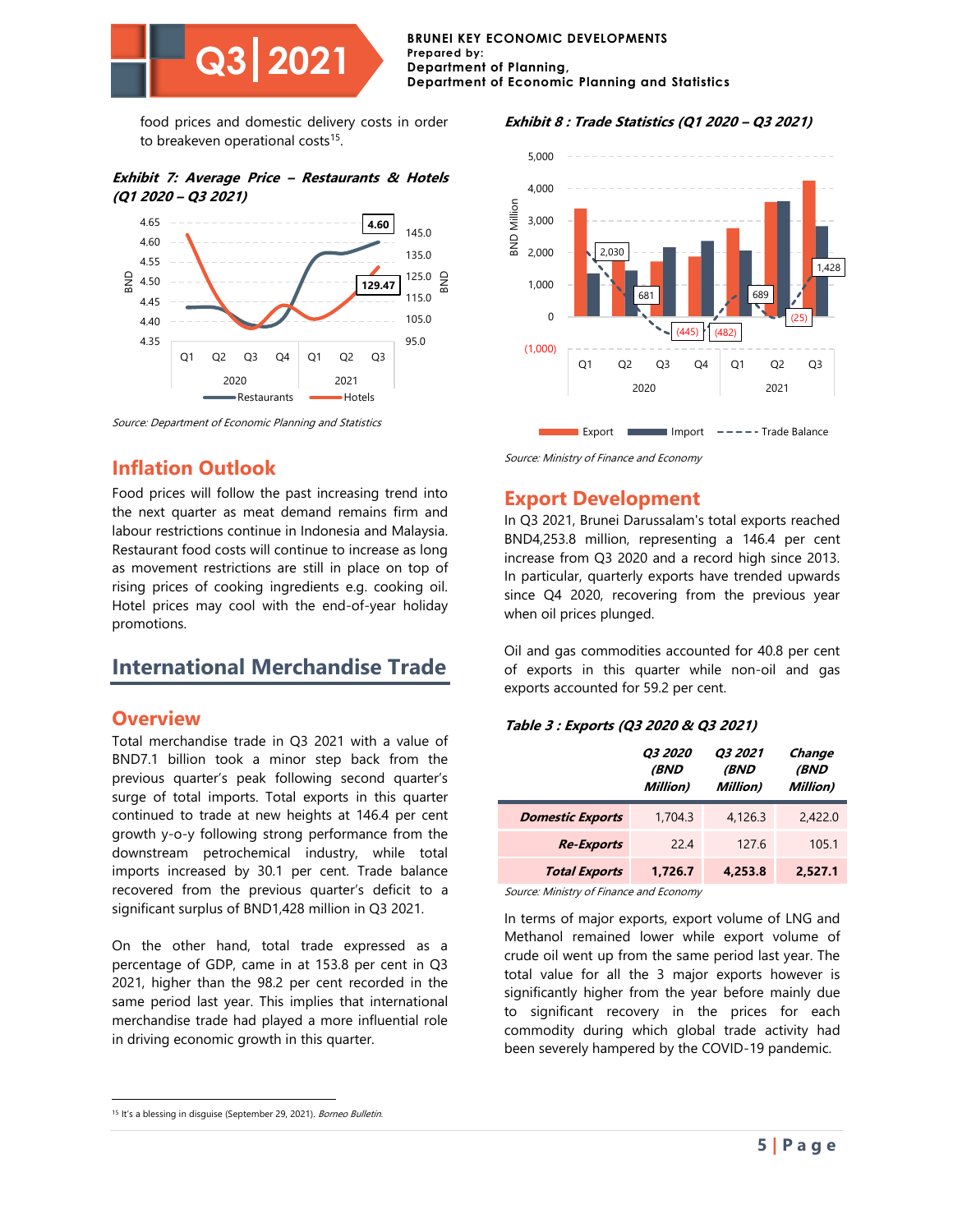#### **Prepared by: Department of Planning, Department of Economic Planning and Statistics**

**BRUNEI KEY ECONOMIC DEVELOPMENTS**

#### **Table 4 : Major Exports (Q3 2020 & Q3 2021)**

|                 | <i><b>03 2020</b></i><br>(BND<br><b>Million</b> ) | <i><b>03 2021</b></i><br>(BND<br>Million) | Change<br>(BND<br><b>Million</b> ) |
|-----------------|---------------------------------------------------|-------------------------------------------|------------------------------------|
| Crude Oil       | 339.5                                             | 807.1                                     | 467.6                              |
| <b>LNG</b>      | 541.2                                             | 929.9                                     | 388.7                              |
| <b>Methanol</b> | 38.0                                              | 53.9                                      | 15.9                               |
| Total           | 918.8                                             | 1,790.9                                   | 872.1                              |

Source: Ministry of Energy

Note: Crude Oil, LNG and Methanol were the only major exports (making up more than 90% of the country's total export on average (2012-2019)) prior to the operation of the new petrochemical industry in November 2019.

#### **Table 5 : Prices of Major Export Commodities (Q3 2020 & Q3 2021)**

|                            | <i><b>03 2020</b></i> | O3 2021 |
|----------------------------|-----------------------|---------|
| Crude Oil (USD/barrel)     | 44.76                 | 75.18   |
| <b>LNG (USD/MMBtu)</b>     | 5.10                  | 10.19   |
| <b>Methanol (USD/MT)</b>   | 177.00                | 333.99  |
| Course Ministra of Frontes |                       |         |

Source: Ministry of Energy

#### **Table 6 : Volume of Major Export Commodities (Q3 2020 & Q3 2021)**

|                                                | <i><b>03 2020</b></i> | <i><b>03 2021</b></i> |
|------------------------------------------------|-----------------------|-----------------------|
| <b>Crude Oil (Thousand</b><br>barrels per day) | 60.2                  | 86.7                  |
| LNG (MMBtu per day)                            | 840,457               | 733,729               |
| <b>Methanol</b> (MT)                           | 156,753               | 119,598               |

Source: Ministry of Energy

Note: Export volume decreased for both crude oil and LNG while methanol increased.

On the other hand, the petrochemical industry continues to add value in the country's overall exports with its highest ever contribution amounting to BND2,313.6 million in Q3 2021.

#### **Exhibit 9 : Domestic Exports (Q1 2020 – Q3 2021)**



Source: Ministry of Finance and Economy

#### **Table 7 : Domestic Exports (Q3 2020 & Q3 2021)**

|                                  | <i><b>03 2020</b></i><br><i>(BND</i><br>Million) | <i><b>03 2021</b></i><br><i><b>(BND</b></i><br>Million) | Change<br><i><b>(BND</b></i><br>Million) |
|----------------------------------|--------------------------------------------------|---------------------------------------------------------|------------------------------------------|
| <b>Major Exports</b>             | 918.8                                            | 1,790.9                                                 | 872.1                                    |
| Petrochemical<br><b>Products</b> | 756.2                                            | 2,313.6                                                 | 1,557.4                                  |
| <b>Others</b>                    | 29.3                                             | 218                                                     | (7.5)                                    |
| Total                            | 1.704.3                                          | 4.126.3                                                 | 2.422.0                                  |

Source: Ministry of Finance and Economy

In terms of export destinations, Japan regains the lead as the top export partner for Brunei Darussalam for this quarter with export products comprising mainly of LNG. This is of the cusp of the Tokyo Olympics 2021 event during July and August.

China remains the second biggest export partner despite slightly lower trade performance compared to the previous quarter. Exports remain at a heightened level however and comprise mainly of petrochemical products; and this trend is expected to continue into 2021.

Although total exports to Singapore this quarter is somewhat weaker compared to Q2 2021, exports continue to trade at a heightened level for 2021 comprising mainly of petrochemical products in the form of automotive fuels and crude oil.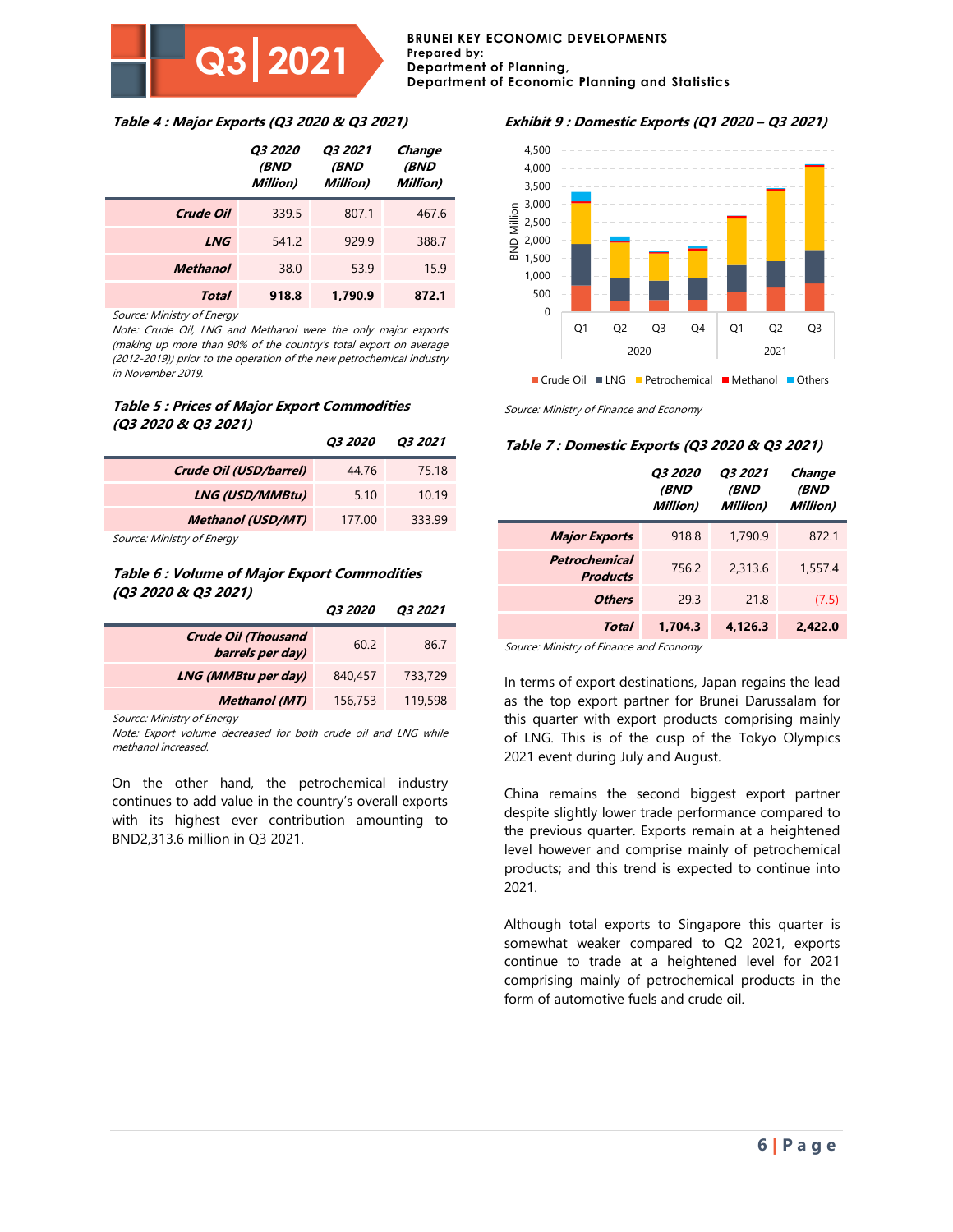#### **Exhibit 10 : Domestic Exports (Top 6 Destinations), Q1 2020 – Q3 2021**

**Q3 2021**



Source: Ministry of Finance and Economy

#### **Import Development**

Brunei Darussalam's total imports totalling BND2,825.8 million in Q3 2021 were higher compared to Q3 2020 although it fell compared to the peak in the previous quarter. Imports of mineral fuels surged in this quarter to support the downstream petrochemical industry as feedstock.

Oil and gas commodities accounted for 64.5 per cent of imports in this quarter while non-oil and gas imports accounted for 35.5 per cent.

#### **Table 8 : Imports by Commodity (Q3 2020 & Q3 2021)**

|                                                                | <i><b>03 2020</b></i><br><i><b>(BND</b></i><br>Million) | <i><b>Q3 2021</b></i><br><i><b>(BND</b></i><br>Million) | Change<br><b>(BND</b><br>Million) |
|----------------------------------------------------------------|---------------------------------------------------------|---------------------------------------------------------|-----------------------------------|
| Food                                                           | 202.5                                                   | 164.8                                                   | (37.6)                            |
| <b>Mineral Fuels</b>                                           | 845.9                                                   | 1,876.6                                                 | 1,030.7                           |
| Chemical                                                       | 214.7                                                   | 197.3                                                   | (17.4)                            |
| <b>Manufactured</b><br>Goods                                   | 235.6                                                   | 124.1                                                   | (111.5)                           |
| <b>Machinery &amp;</b><br><b>Transport</b><br><b>Equipment</b> | 535.0                                                   | 299.4                                                   | (235.6)                           |
| <b>Others</b>                                                  | 138.1                                                   | 163.5                                                   | 25.4                              |
| Total                                                          | 2,171.8                                                 | 2.825.8                                                 | 654.0                             |

Source: Ministry of Finance and Economy

In particular, mineral fuel import, mainly used as feedstock for the petrochemical industry, was significantly higher in Q3 2021 (up 121.8 per cent) compared to the same period last year when domestic demand for mineral fuel was weaker.

Otherwise, most of imports of other sections registered a decrease with import of food decreased by 18.6 per cent, chemicals fell by 8.1 per cent; machinery and transport equipment decreased by 44.0 per cent; and manufactured goods declined by 47.3 per cent.

#### **Exhibit 11 : Imports by Top 5 Commodity, (Q1 2020 – Q3 2021)**



Source: Ministry of Finance and Economy

In terms of import origins, Malaysia was the top import market valued at BND906.4 million, comprising mostly of mineral fuels at 76.4 per cent of their imports, and food items at 8.8 per cent made up of aquaculture and agriculture products. Most of Brunei Darussalam's food imports are from Malaysia accounting for 47.9 per cent of total food imports in this quarter. There is a clear advantage to importing food from a nearby bordering country such as Malaysia due to the nature of food as a perishable product, resulting in a significant 49.4 per cent import of food from Malaysia by land, and 49.0 per cent by sea. Australia remained as the second biggest source of food imports at 12.9 per cent consisting mainly of live cattle and other meat related products, followed by Singapore at 7.2 per cent consisting of general food products.

This is followed by imports from the Russian Federation consisting mainly of mineral fuels in the form of crude oil. Imports of crude oil is typically sourced from the Russian Federation as well as Malaysia on a consistent basis for 2021.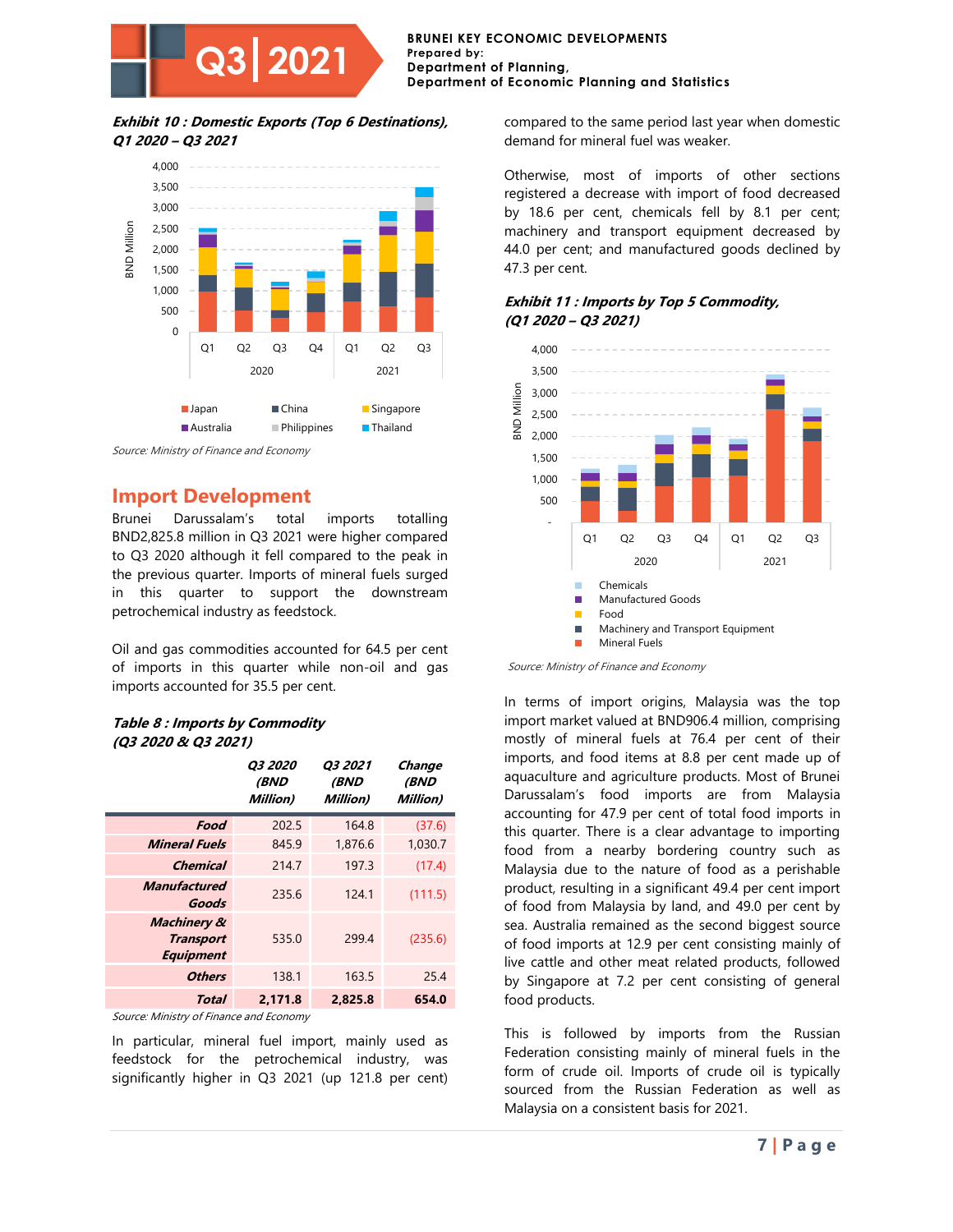**BRUNEI KEY ECONOMIC DEVELOPMENTS Prepared by: Department of Planning, Department of Economic Planning and Statistics**

Imports from China is the third highest in Q3 2021 consisting of machinery & transport equipment at 27.4 per cent, with manufactured goods and mineral fuels at 22.7 per cent and 22.6 per cent respectively.

**Exhibit 12 : Import Origins (Q1 2020 – Q3 2021)**



Source Ministry of Finance and Economy

#### **Trade Outlook**

Trade outlook is mixed for the whole year of 2021 as production target for oil and gas is lowered for the year 2021 compared to the previous year. Thus, oil and gas volume exports are expected to be strained in the next quarter. Average prices for major exports products however, have undergone great recovery from the previous year and continue to rise from the previous quarter which will be crucial in determining the final export value.

Petrochemical production target on the other hand, is heightened for the year 2021 overall, leaving room for improved export performance for the whole year, compared to the previous year. In a twist, food exports particularly aquaculture, bucked its seasonal trend and traded at levels higher than the second quarter against expectations. This was a welcome phenomenon and is expected to weaken in the final quarter of 2021 before recovering towards the new year.

Imports in recent quarters has been predominantly in the form of mineral fuels for use as feedstock in the downstream petrochemical industry. In light of this, overall import levels will heavily depend on the demand and production capacity for downstream products.

#### **Priority Sectors Developments**

#### **Downstream Oil & Gas**

Since the onset of Hengyi Industries' Oil Refinery and Petrochemical Plant in late 2019, the Downstream Oil & Gas Sector has continued to play a pivotal role in driving the country's push for economic diversification. In Q3 2021, the Downstream Oil and Gas Sector was valued at BND442.9 million in GDP at current prices, which is significantly higher than the BND194.6 million recorded in the same period a year ago. The improvement in the sector's performance was due to the increasing GVA values for both methanol and petrochemical activities. In particular, the rise in Ron88 Gasoline production was the main contributor to the increase in petrochemical activities. On the same note, higher methanol prices were the main contributing factor to improved methanol activities. On average, the methanol prices averaged USD334 per metric tonne in Q3 2021 compared to USD177 per metric tonne in Q3 2020.

#### **Table 9 : Price and Production of Methanol (Q3 2020 & Q3 2021)**

|                        | <i><b>03 2020</b></i> | <i><b>03 2021</b></i> |
|------------------------|-----------------------|-----------------------|
| Price (USD/MT)         | 177.00                | 333.99                |
| <b>Production (MT)</b> | 163,187               | 129,778               |

Source: Ministry of Energy

**Exhibit 13 : Downstream Oil & Gas Sector GDP at Current Prices (Q1 2019 – Q3 2021)**



Source: Department of Economic Planning & Statistics

Domestic exports of downstream oil and gas (petrochemical products and methanol) during Q3 2021 reached BND2,367.5 million, which was a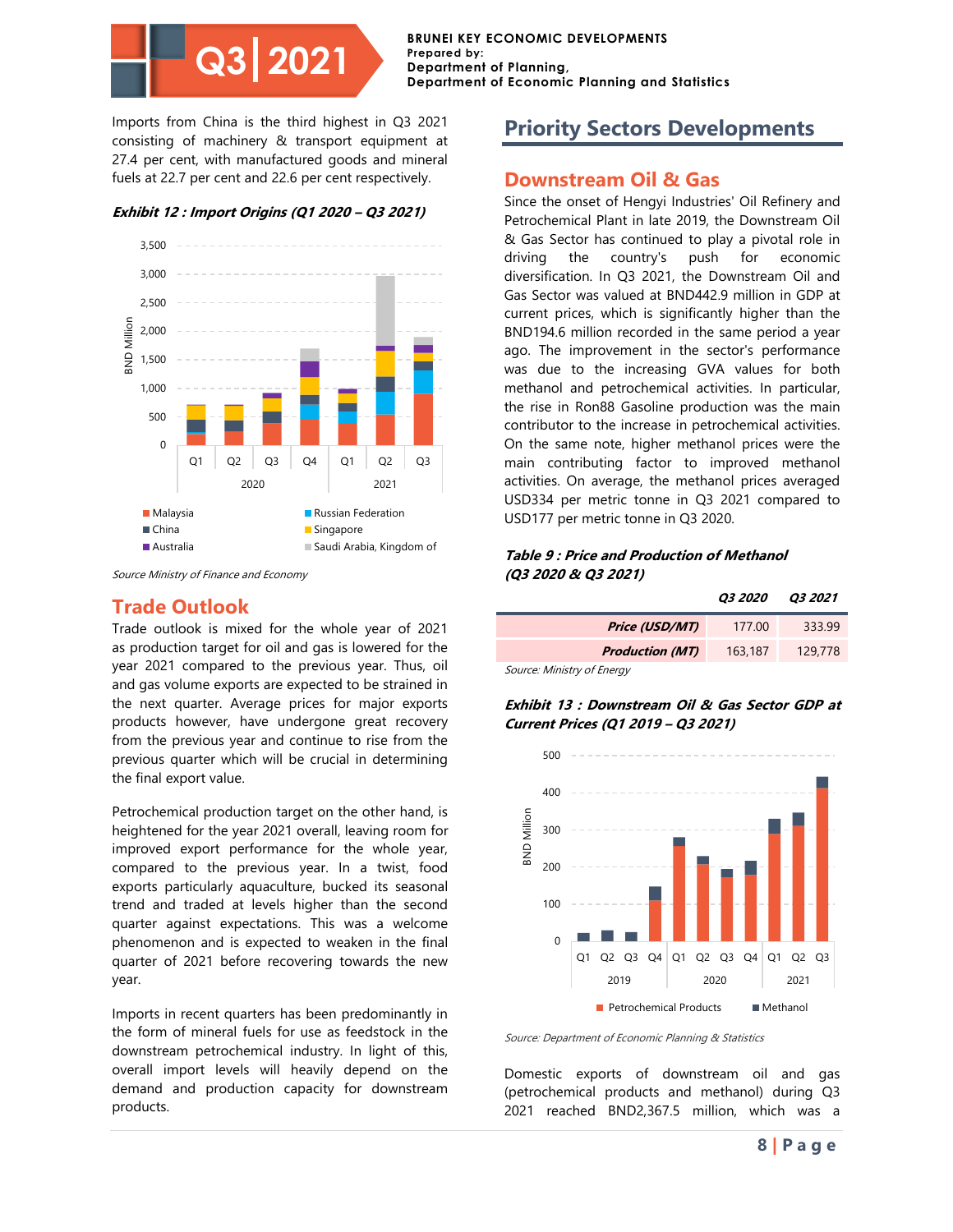

significant increase from the BND794.2 million recorded in the same period last year backed by the higher export price and volume.

#### **Exhibit 14 : Downstream Oil & Gas Exports, (Q1 2019 – Q3 2021)**



Source: Department of Economic Planning & Statistics

#### **Food**

The Food Sector which comprises of four subsectors i.e. Vegetables, fruits & other agriculture; Livestock & poultry; Fishery; and Manufacture of Food & Beverage products registered growth by 31.0 per cent in Q3 2021 compared to Q3 2020.

#### **Exhibit 15 : Food Sector GDP at Current Prices, Q1 2019 – Q3 2021**



Source: Department of Economic Planning & Statistics

The GVA of the Food Sector expanded for the fifth consecutive quarter since Q3 2020, yielding a resounding outturn of BND 68.1 million in Q3 2021 compared to the BND52.0 million recorded in the same quarter of 2020.

By subsector, Livestock & Poultry was valued at BND19.9 million at GDP current prices in Q3 2021 increasing from the BND17.0 million recorded in Q3 2020. This improvement came from increased productions in the following commodities:

- Broiler chicken, which increased from 6,642.8 MT in Q3 2020 to 7,825.6 MT in Q3 2021;
- Buffalo and cattle meat, which increased from 755.2 MT in Q3 2020 to 1,206.7 MT in Q3 2021; and
- Goat and sheep meat, which increased from 19.4 MT in Q3 2020 to 33.5 MT in Q3 2021.

For the Fishery Subsector, it was valued at BND27.2 million at GDP current prices in Q3 2021, higher than the BND20.4 million recorded in Q3 2020. This improvement was supported by increased productions in both the capture and the aquaculture industry. In particular, the total output of the capture industry increased from 3,115.0 MT in Q3 2020 to 4,166.1 MT in Q3 2021. Meanwhile, the aquaculture industry continued its uptrend, driven by significant increases in marine shrimp productions, which increased from 958.4 MT in Q3 2020 to 1,344.7 MT in Q3 2021.

As for the Vegetables, Fruits & Other Agriculture Subsector, it was valued at BND10.0 million at GDP current prices in Q3 2021, greater than the BND5.7 million recorded in Q3 2020. This was due to increased production in the following commodities:

- Paddy, which increased from 426.4 MT in Q3 2020 to 1,319.5 MT in Q3 2021 despite the delay in harvest and to some extent, crop pests and diseases;
- Rice, which increased from 277.2 MT in Q3 2020 to 857.7 MT in Q3 2021; and
- Fruits, which increased from 1,459.6 MT in Q3 2020 to 2,308.1 MT in Q3 2021.

For Manufacture of Food & Beverage Products, it was valued at BND11.0 million at GDP current prices in Q3 2021 compared to BND8.9 million in Q3 2020. This was mainly attributed to higher production of processed meat and seafood products as well as animal feed.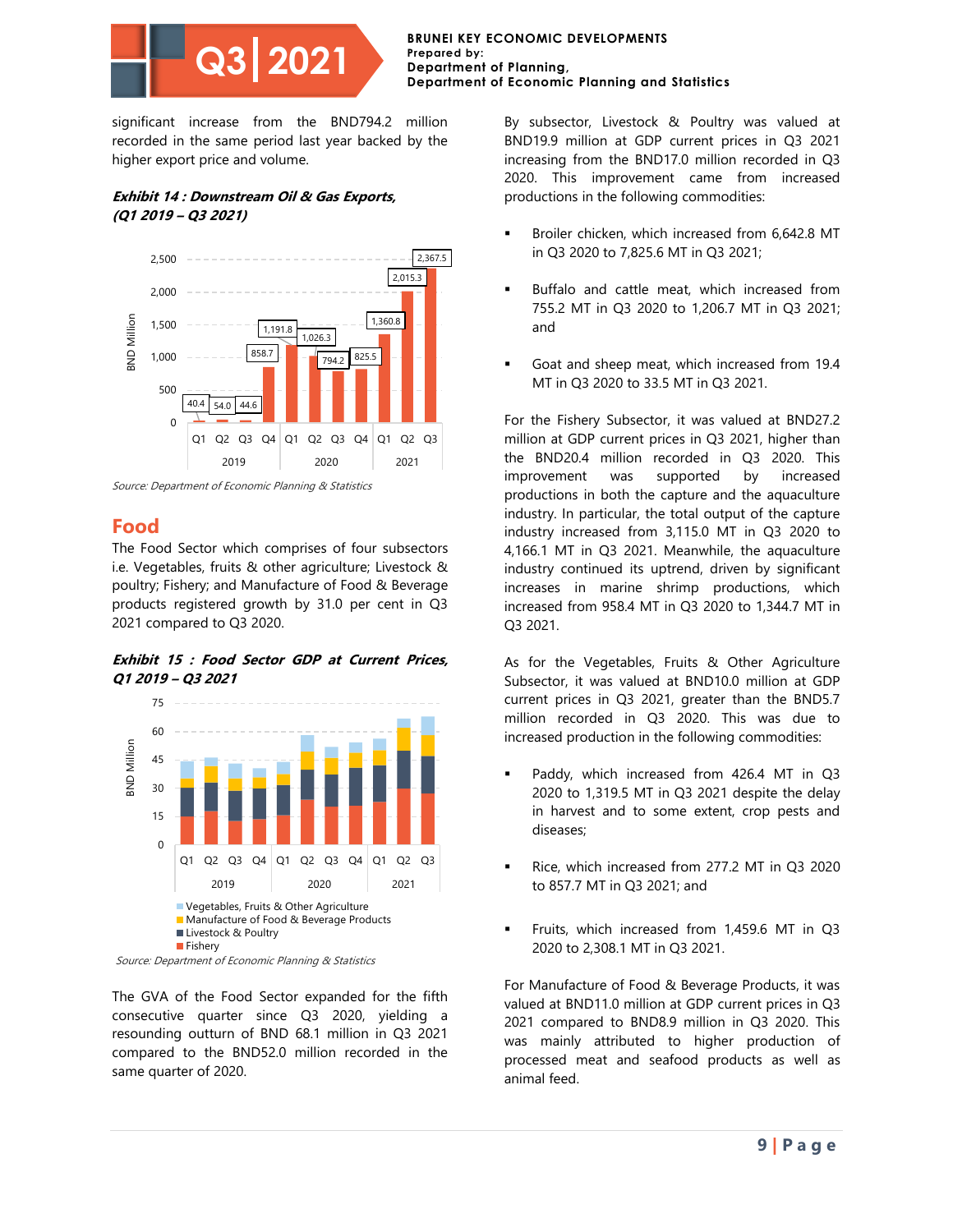#### **BRUNEI KEY ECONOMIC DEVELOPMENTS Prepared by: Department of Planning, Department of Economic Planning and Statistics**

In terms of exports from the Food Sector, it amounted to BND13.9 million in Q3 2021, the highest recorded compared to the previous quarters. By type of products, the majority of total domestic exports in Q3 2021 were comprised of shrimp products exported mainly to Taiwan and Japan.

#### **Exhibit 16 : Food Exports, Q12019 – Q32021**



Source: Department of Economic Planning & Statistics

In other developments, several initiatives were laid out in line with the country's goal of expediting the development of the food industry. These include:

More youth were encouraged to venture into the agriculture sector to contribute to the nation's gross domestic product (GDP) growth in non-oil and gas sector and to boost food security. The public who are involved in Projek Rintis (agriculture) are offered up to two hectares of land for each application. If the land can be fully utilised within two years, applicants can ask for expansion<sup>17</sup>.

#### **Tourism**

The Tourism Sector is facing the heat yet again as the second outbreak of the COVID-19 pandemic struck the country in early August. Tourism-related sectors, particularly hotels and aviation are struggling to recover from the initial losses suffered since the first outbreak.

Underwhelmed by the second wave, the Tourism Sector declined to BND28.8 million in Q3 2021 compared to BND31.4 million in the previous quarter and BND29.9million recorded in Q3 2020<sup>21</sup>.

#### **Exhibit 17 : Tourism GDP at Current Prices (Q1 2020 – Q3 2021)**



Source: Department of Economic Planning and Statistics

The recent quarters have seen domestic tourism activities spearheading the revival of the Tourism Sector. However, the re-introduction of stricter measures amid surging number of infections, exacerbated by the highly contagious Delta Variant, has dented the momentum in recovery.

Reinstated bans on dine-in facilities have limited food serving establishments to offering only delivery and takeaway services. Correspondingly, sales from food and beverages services dwindled by 12.3 per cent in Q3 2021 compared to the same period last year.

#### **Table 10 : Food & Beverages Services, Index, Value of Sales and Growth (Q3 2021)**

|                                                | <i><b>03 2021</b></i><br>Index<br>$(2017 =$<br>100) | Value of<br>Sales<br><i><b>(BND</b></i><br>Million) | Growth<br>у-о-у<br>(%) |
|------------------------------------------------|-----------------------------------------------------|-----------------------------------------------------|------------------------|
| <b>Restaurants</b>                             | 83.4                                                | 51.1                                                | (17.4)                 |
| <b>Fast-Food Outlets</b>                       | 121.7                                               | 17.4                                                | (2.2)                  |
| <b>Beverage Serving</b><br><b>Activities</b>   | 122.8                                               | 1.4                                                 | (24.9)                 |
| <b>Other Food Service</b><br><b>Activities</b> | 110.2                                               | 43                                                  | 41.6                   |
| Total                                          | 92.0                                                | 74.1                                                | (12.3)                 |

Source: Department of Economic Planning and Statistics

Nevertheless, the Government in response to the outbreak has extended interim relief measures such as loan deferments and wage subsidies targeting MSMEs in vulnerable sectors such as tourism, hospitality, restaurants and cafes, air and water transport.

<sup>&</sup>lt;sup>17</sup> Venture into agriculture, minister tells youth (August 08, 2021). Borneo Bulletin. <sup>21</sup> The Tourism Sector comprises GVA proportions of each of the following subsectors: Wholesale & Retail Trade, Transport, Hotels, Restaurants, Business

Services and Other Private Services. The Tourism Sector GVA has been revised from the previous report in Q2 2021.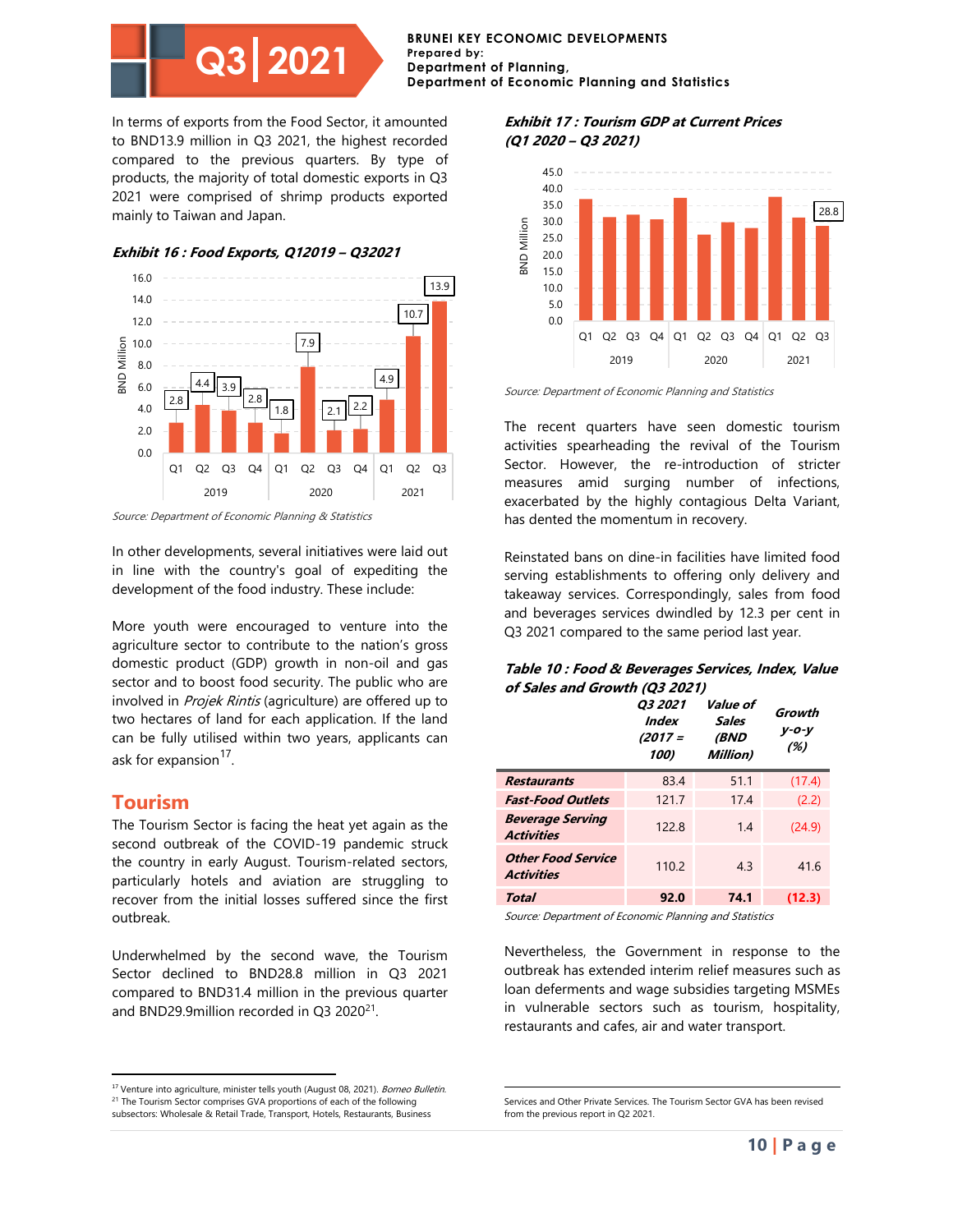

Furthermore, the COVID-19 pandemic has also had a crushing impact on international tourism with tourist arrivals by air having been reduced to a trickle since the beginning of the crisis. Now with the extension of non-essential travel bans, tourist inflows in Q3 2021 continued to languish at low levels.

#### **Exhibit 18 : International Air Arrivals (Q1 2019 – Q3 2021)**



Source: Tourism Development Department, Ministry of Primary Resources and Tourism

Likewise, arrivals by land and sea remained muted for the sixth quarter in a row.

#### **Exhibit 19 : Arrivals by Land and Sea (Q1 2019 – Q3 2021)**



Source: Department of Immigration, Ministry of Home Affairs

Prior to the second wave, occupancy rates have been recovering steadily as locals took staycation. The trend resumed in Q3 2021 with occupancy rates recorded at 33.4 per cent, higher than the 30.8 per cent in Q3 2020 mainly due to increased demand for quarantine space.

#### **Exhibit 20 : Occupancy Rate of Hotels, Resorts, Apartments and Guest Houses (Q1 2019 – Q3 2021)**



Source: Ministry of Primary Resources and Tourism

Despite the ongoing pandemic, several initiatives have been made to keep the tourism industry afloat. Recently, the ASEAN-Korea Centre released a promotional video as part of the ASEAN Familiarisation Tour 2021. The programme involved virtual trips by ASEAN millennials to various tourism destinations in the ASEAN region including Brunei Darussalam. As such, Brunei Darussalam's tourist attractions that have not been widely explored by Korean tourists were introduced including the Temburong District dubbed 'the Amazon of ASEAN' as well as a variety of activities that can be enjoyed only in the country, ranging from jungle hiking to scuba diving<sup>22</sup>.

As we look ahead, the Tourism Sector is staring at another grim outlook, as fresh infections along with the emergence of a new and highly contagious variants derail the momentum in revival. Despite the country having transitioned from a pandemic into an endemic phase, tourism-related businesses will continue to face significant headwinds as uncertainties linger amid the rise of new variants as well as other restrictions that remain intact.

On the bright side, a steady progress in national vaccination rollouts spells encouraging news, boosting confidence and hopes of overturning the crisis. Other than that, domestic tourism may well still benefit from a fairly robust domestic consumption, which has proven a solid buffer in the recent quarters due to border closures.

Nevertheless, expectations on any profound nearterm recovery in international tourist inflows remain

<sup>&</sup>lt;sup>22</sup> Brunei welcomes virtual tourists (September 05, 2021). Borneo Bulletin.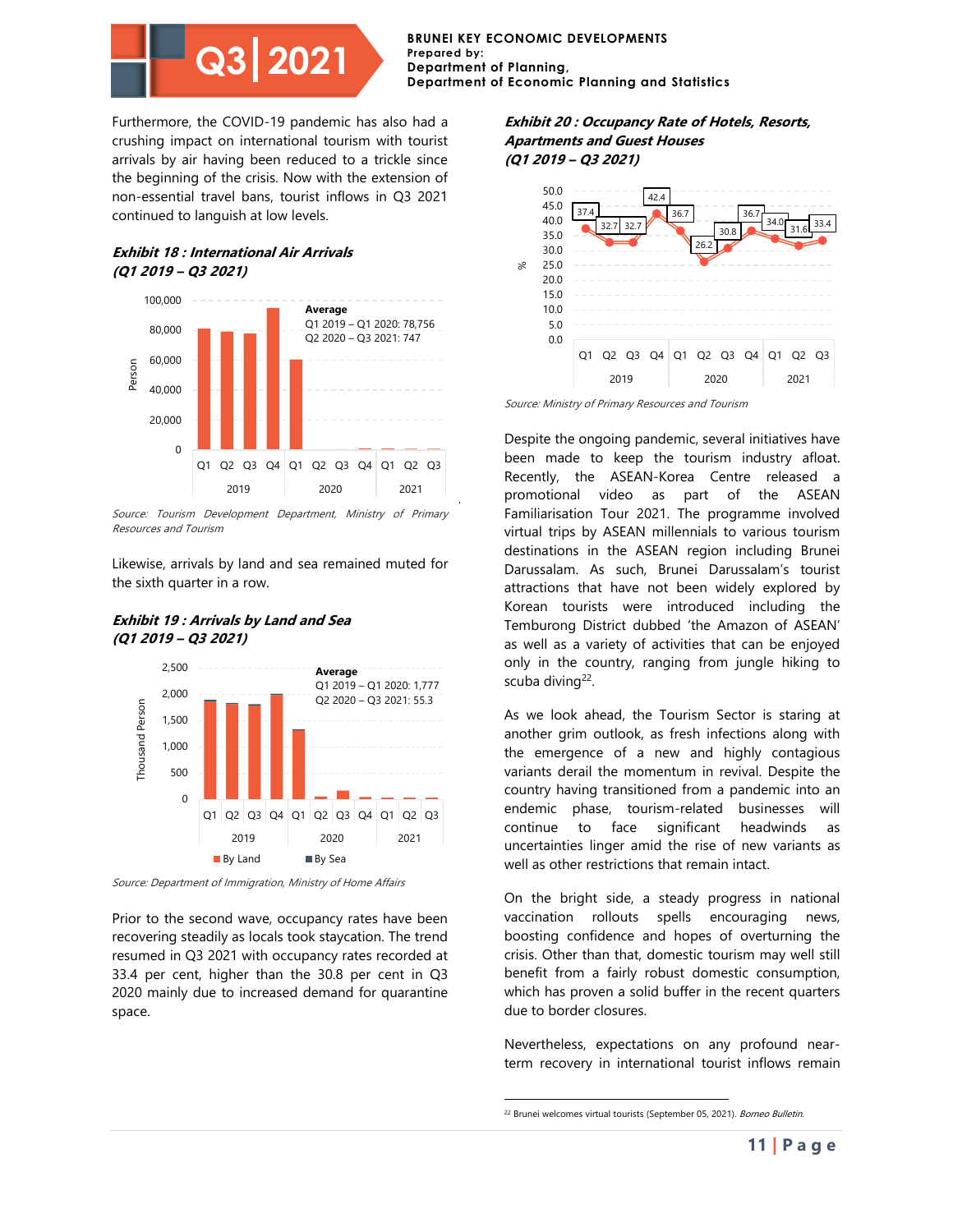#### **BRUNEI KEY ECONOMIC DEVELOPMENTS Prepared by: Department of Planning, Department of Economic Planning and Statistics**

stymied in view of the alarming rise in cases globally involving the new variant.

For now, it is too early to predict the long term implications of the crisis will be for tourism, but a return to business as usual is highly unlikely.

#### **Info-Communication and Technology**

The re-emergence of the coronavirus pandemic in Brunei Darussalam in early August has significantly led to the increased use and adoption of electronic devices through remote learning and work-fromhome (WFH) arrangements amid social-distancing and lockdown measures. Both professional and social meetings became the new norm held through applications such as Zoom, Google and Microsoft Teams.

The control measures outlined by the Ministry of Health (MoH) has attributed to a substantial increase of traffic and data volume<sup>25</sup>

With the exception of Q2 2021, the recent quarters since the outbreak of the pandemic in Q1 2020 have seen Brunei Darussalam's ICT Sector clinching higher GVA values. In Q3 2021, the GVA value amounted to BND133.8 million compared to BND128.7 million recorded in the same period last year.

Expectations should be high heading into the fourth quarter of 2021 amid the continued measures and restrictions. While the economy gradually reopens at the end of the year, digital apps launched by Government agencies and private sector actively used such as QueUp, TransportBN and GoMamam have spurred activities under this sector. This requires local companies to provide solutions and services which in turn contributes to the increased revenue of the company.

#### **Exhibit 21: ICT Sector GDP at Current Prices (Q1 2019 – Q3 2021)**



Source: Department of Economic Planning & Statistics

In particular, the jump in Q3 2021 was mainly due to an increase in both the number of mobile subscriptions (by 4.1 per cent y-o-y) and internet subscriptions (by 4.6 per cent y-o-y).

#### **Exhibit 22: Mobile and Internet Subscriptions (Q1 2019 – Q3 2021)**



Source: Department of Economic Planning & Statistics

The increase in mobile subscriptions in Q3 2021 was mainly due to higher subscriptions of prepaid mobile plan as demand picked up during the second wave of the pandemic COVID-19.

As for internet subscriptions, mobile broadband subscriptions have skyrocketed by 3.23 per cent yearon-year to 605.0 thousand subscriptions triggered by a sudden surge of activities. Meanwhile, fixed broadband subscriptions in Q3 2021 also recorded an increase from 67.7 thousand to 79.0 thousand subscriptions contributed mainly by an increase in residential users, followed by business/government users:

<sup>&</sup>lt;sup>25</sup> All disruptions resolved within 24 hours (August 18, 2021). Borneo Bulletin.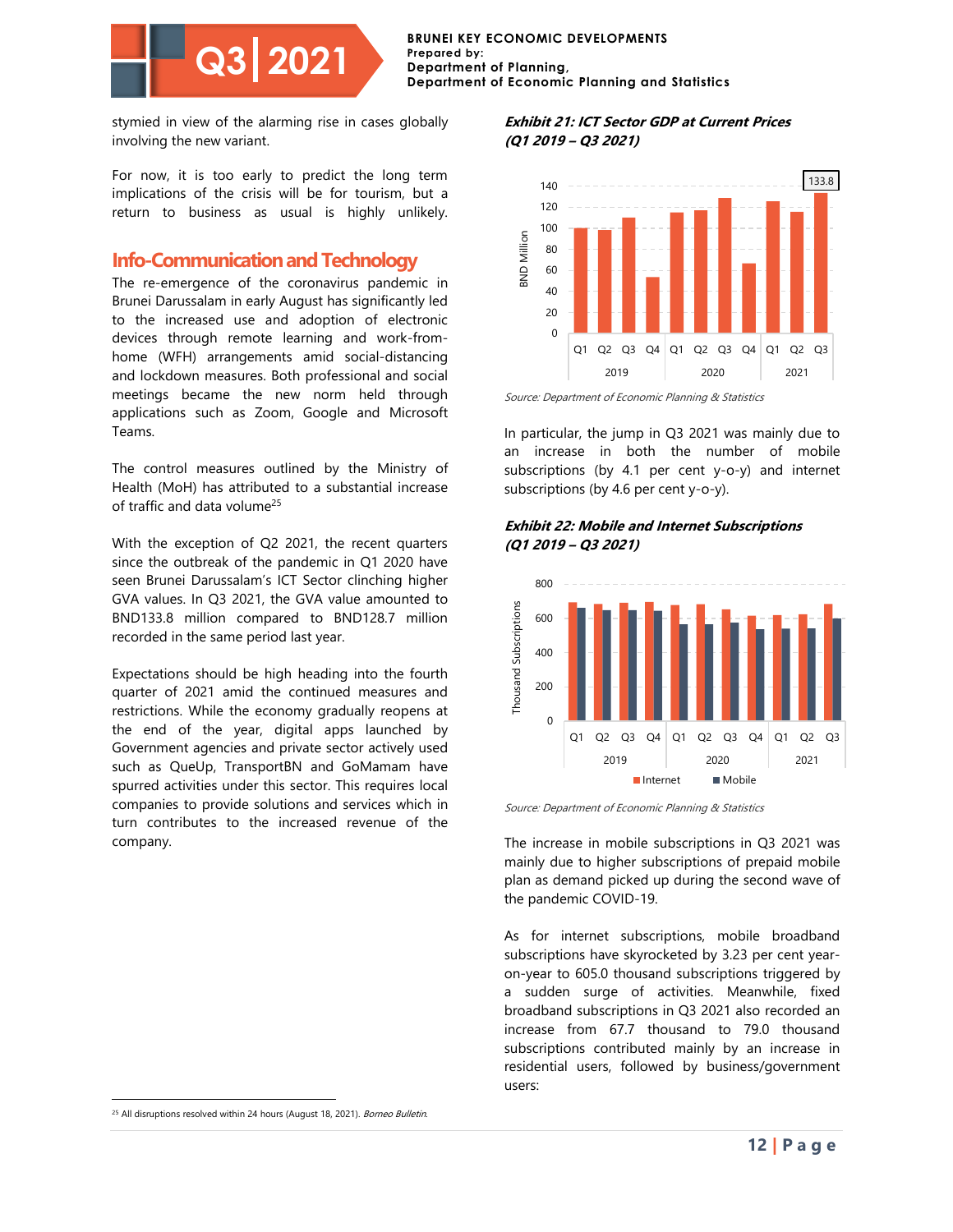

- Residential users increased from 62,139 in Q3 2020 to 72,124 in Q3 2021.
- Business and government users increased from 5,049 in Q3 2020 to 6,157 in Q3 2021.

#### **Exhibit 23: Fixed Broadband Subscriptions (Q1 2019 – Q3 2021)**



Source: Department of Economic Planning & Statistics

In terms of broadband penetration, mobile broadband registered an increased penetration rate from 129.2 per cent in Q3 2020 to 140.7 per cent in Q3 2021, meanwhile, fixed broadband penetration has increased from 64.5 per cent to 75.3 per cent during the same period in line with the increased subscriptions which shows increasing internet access using fixed broadband.

#### **Exhibit 24: Mobile and Fixed Broadband Penetration (Q1 2019 – Q3 2021)**



 $\blacksquare$  Mobile Broadband Penetration  $\blacksquare$  Fixed Broadband Penetration

Source: Department of Economic Planning & Statistics

Despite a slight decline in the Computer Programming, Consultancy and Information Service Activities sub-sector, there have been key developments such as a rapid rise in online bookings on food delivery apps such as HeyDomo, GoMamam and TapowBN.

Amid the restrictions posed to combat the second wave of infections, this is particularly evident as an alternative for patrons to opt for delivery services coupled with fully-booked drivers amid constant notifications from the app.

In July, United National Networks (UNN) launched a colocation service, which serves to provide enhanced customer experience and convenience with remote hand service allowing customers to execute their data centre operation remotely<sup>26</sup>.

#### **Services**

The Services Sector has performed resiliently over the course of the COVID-19 pandemic with GVA values hovering steadily at about pre-pandemic levels. Now with the second outbreak, restrictions have been reinstated, exerting renewed pressure on service providers.

In Q3 2021, the Services Sector, comprising activities of Wholesale & Retail Trade, Business Services, Transport & Logistics and Other Private Services contributed about BND392.0 million to GVA, declining from the BND442.2 million recorded in the prior quarter and the BND407.5 million logged in Q3 2020<sup>27</sup> .

#### **Exhibit 25 : Services Sector GDP at Current Prices (Q1 2019 – Q3 2021)**



Source: Department of Economic Planning and Statistics

<sup>&</sup>lt;sup>26</sup> UNN launches colocation service (July 01, 2021). Borneo Bulletin. <sup>27</sup> The Services Sector comprises GVA proportions of each of the following subsectors: Wholesale & Retail Trade, Transport, Business Services and Other Private Services. The Services Sector GVA has been revised from the previous report in Q2 2021.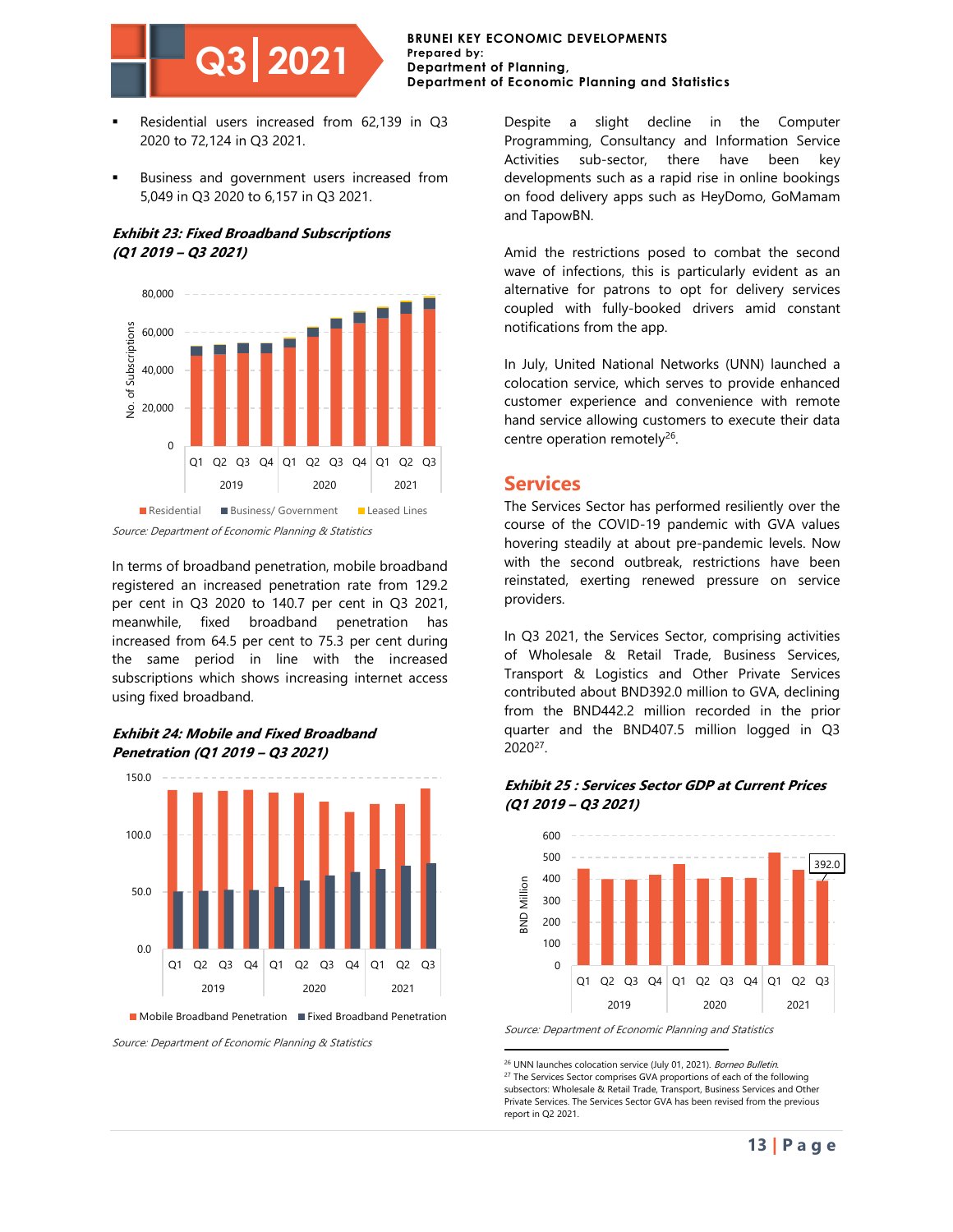**BRUNEI KEY ECONOMIC DEVELOPMENTS Prepared by: Department of Planning, Department of Economic Planning and Statistics**

In particular, the decline in the Services Sector in this quarter was due to a downturn in Wholesale & Retail Trade. Evidently, sales across all retail activities contracted as movement restriction mandates took effect while voluntary social distancing by the public became more prevalent due to heightened uncertainty over the emergence of new and highly transmissible variants.

| Table 11 : Value of Sales and Growth Rate by |  |
|----------------------------------------------|--|
| <b>Activity (Q3 2021)</b>                    |  |

|                                                                                                                                     | Q3<br>2021<br>Index<br>(2017)<br>$= 100$ | Value<br>of Sales<br>(BND<br>Million) | Growth<br>$y - 0 - y$<br>(%) |
|-------------------------------------------------------------------------------------------------------------------------------------|------------------------------------------|---------------------------------------|------------------------------|
| <b>Department Store</b>                                                                                                             | 110.8                                    | 121.7                                 | (2.5)                        |
| <b>Supermarket</b>                                                                                                                  | 120.4                                    | 66.1                                  | 11.5                         |
| <b>Mini Mart</b>                                                                                                                    | 83.2                                     | 10.0                                  | (6.7)                        |
| <b>Food and Beverages in</b><br><b>Specialised Stores</b>                                                                           | 83.9                                     | 5.2                                   | (25.7)                       |
| <b>Petrol Station</b>                                                                                                               | 93.8                                     | 34.2                                  | (20.9)                       |
| <b>Computer &amp;</b><br>Telecommunications<br><b>Equipment</b>                                                                     | 109.1                                    | 24.4                                  | (8.0)                        |
| <b>Textiles, Wearing</b><br><b>Apparel &amp; Footwear</b>                                                                           | 63.8                                     | 9.8                                   | (18.1)                       |
| <b>Hardware, Paints and</b><br><b>Glass in Specialised</b><br><b>Stores</b>                                                         | 69.0                                     | 23.0                                  | 3.6                          |
| <b>Furniture &amp; Household</b><br><b>Equipment</b>                                                                                | 77.0                                     | 10.8                                  | (19.5)                       |
| <b>Electrical Household</b><br><b>Appliances and</b><br><b>Lighting Equipment in</b><br><b>Specialised Stores</b>                   | 117.1                                    | 30.2                                  | (2.7)                        |
| <b>Books, Newspapers</b><br>and Stationery in<br><b>Specialised Stores</b>                                                          | 49.6                                     | 3.3                                   | (12.4)                       |
| <b>Recreational Goods</b>                                                                                                           | 109.1                                    | 7.2                                   | (22.6)                       |
| <b>Pharmaceutical and</b><br><b>Medical Goods.</b><br><b>Cosmetic and Toilet</b><br><b>Articles in Specialized</b><br><b>Stores</b> | 96.7                                     | 10.4                                  | (1.3)                        |
| <b>Watches &amp; Jewellery</b>                                                                                                      | 96.6                                     | 11.0                                  | (11.1)                       |
| <b>Others</b>                                                                                                                       | 106.6                                    | 19.6                                  | (9.9)                        |
| <b>Total</b>                                                                                                                        | 100.6                                    | 386.8                                 | (5.2)                        |

Source: Department of Economic Planning and Statistics

Meanwhile, in Transport & Logistics, sea freight activities took a step back with a decrease of 25.3 per cent y-o-y, just off the cusp of the previous quarter's first increase in activity, in the last two years prior.

#### **Exhibit 26 : Sea Freight Activity (Q1 2019 – Q3 2021)**



Source: Maritime and Port Authority Brunei Darussalam

In terms of freight by transport medium in Q3 2021, the main type of goods exported via air was reexports of machinery parts, particularly aviation parts. On the other hand, imported goods via air mainly comprised of laboratory reagents, medicaments, some miscellaneous manufactured plastic articles as well as food products, particularly fruits and some fish.

As for sea freight, mineral fuels made up a large share of the exported goods while imports through sea were mainly comprised of mineral fuels, building materials such as cement clinkers and stone-related products as well as animal feed for poultry.

Meanwhile for land freight, majority was re-exported goods including animal complete feeds, scrap and waste and building materials such as iron and steel products. On the other hand, imports via land largely comprised building materials such as pebbles and gravels; animal feed for poultry as well as food products, particularly fruits.

#### **Table 12 : Main Exports and Imports in weight/volume by Transport Medium (Q3 2021)**

|      | <i><b>Main Exports</b></i>                                  | <b>Main Imports</b>                              |
|------|-------------------------------------------------------------|--------------------------------------------------|
| Air  | Machinery parts                                             | Laboratory regents<br>Medicaments<br>Food        |
| Sea  | Mineral fuels                                               | Mineral fuels, Building<br>materials Animal feed |
| Land | Animal feed<br>Scrap and waste<br><b>Building materials</b> | <b>Building materials</b><br>Animal feed<br>Food |

Source: Department of Economic Planning and Statistics